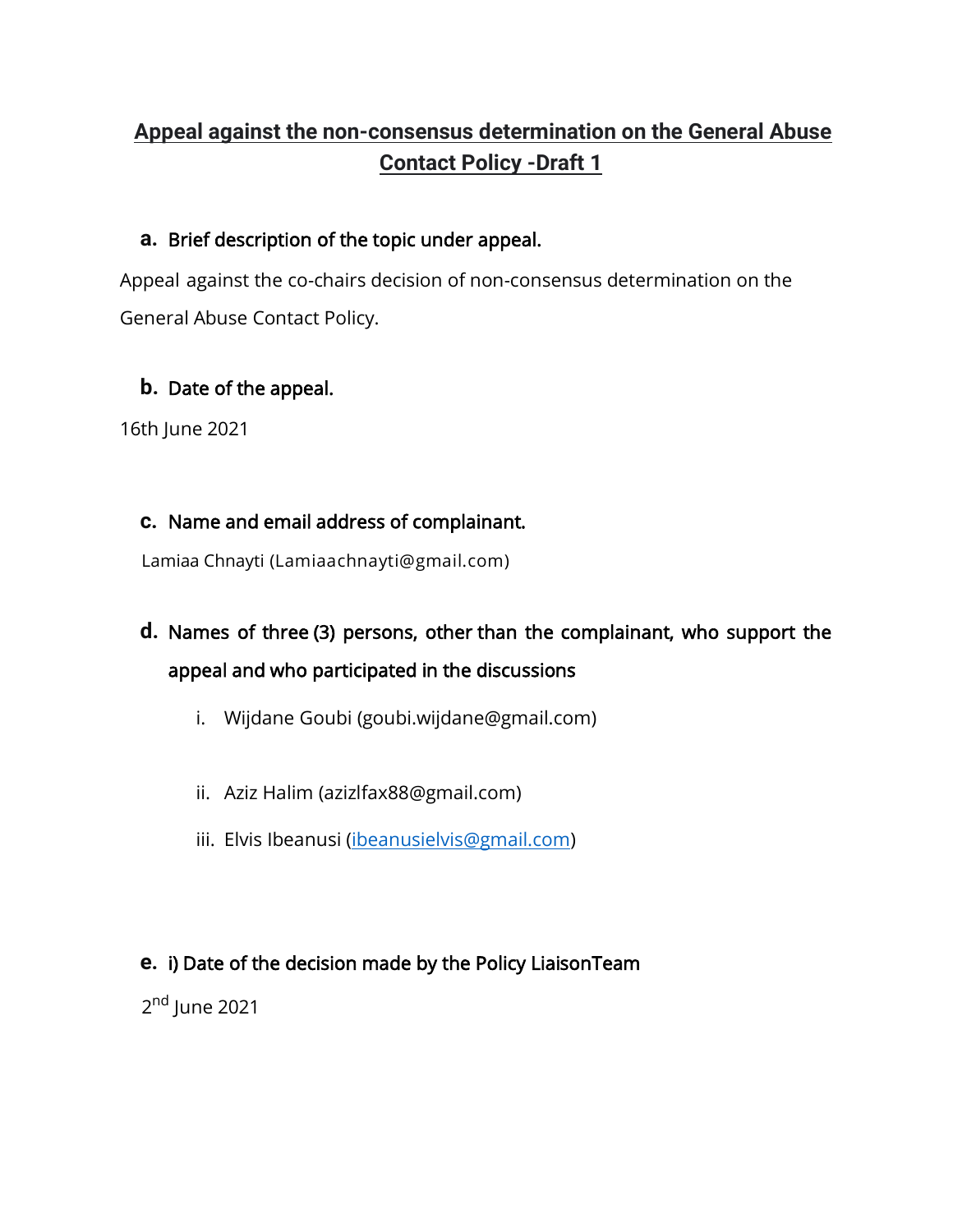## **f.** Reference to an announcement of decision which is being appealed

1. 4<sup>th</sup> June 2021, Policy Liaison Team announced consensus is not achieved

### **Appeal Submission**

- 1. Reference is made to the matter relating to the General Abuse Contact Policy.
- 2. The following appeal addresses the fact that consensus on the General Abuse Contact Policy proposal has not been reached. According to the CPM, if consensus is not reached, the concerned policy shall be sent back to the RPD list for further discussion for community inputs and refinement. Normally, the policy shall be discussed and debated. Nevertheless, we noticed that there is no ongoing discussion to improve the policy's shortcomings, which means there is nothing to modify/add. In this situation, we are in the obligation to submit an appeal for the staff to reconsider the policy.
- 3. First, we would like to address all of the objections and concerns stated by the community, and which you'll find their answers below:
- A. What is more intrusive, asking for a validation or allowing victims to pay for the abuse?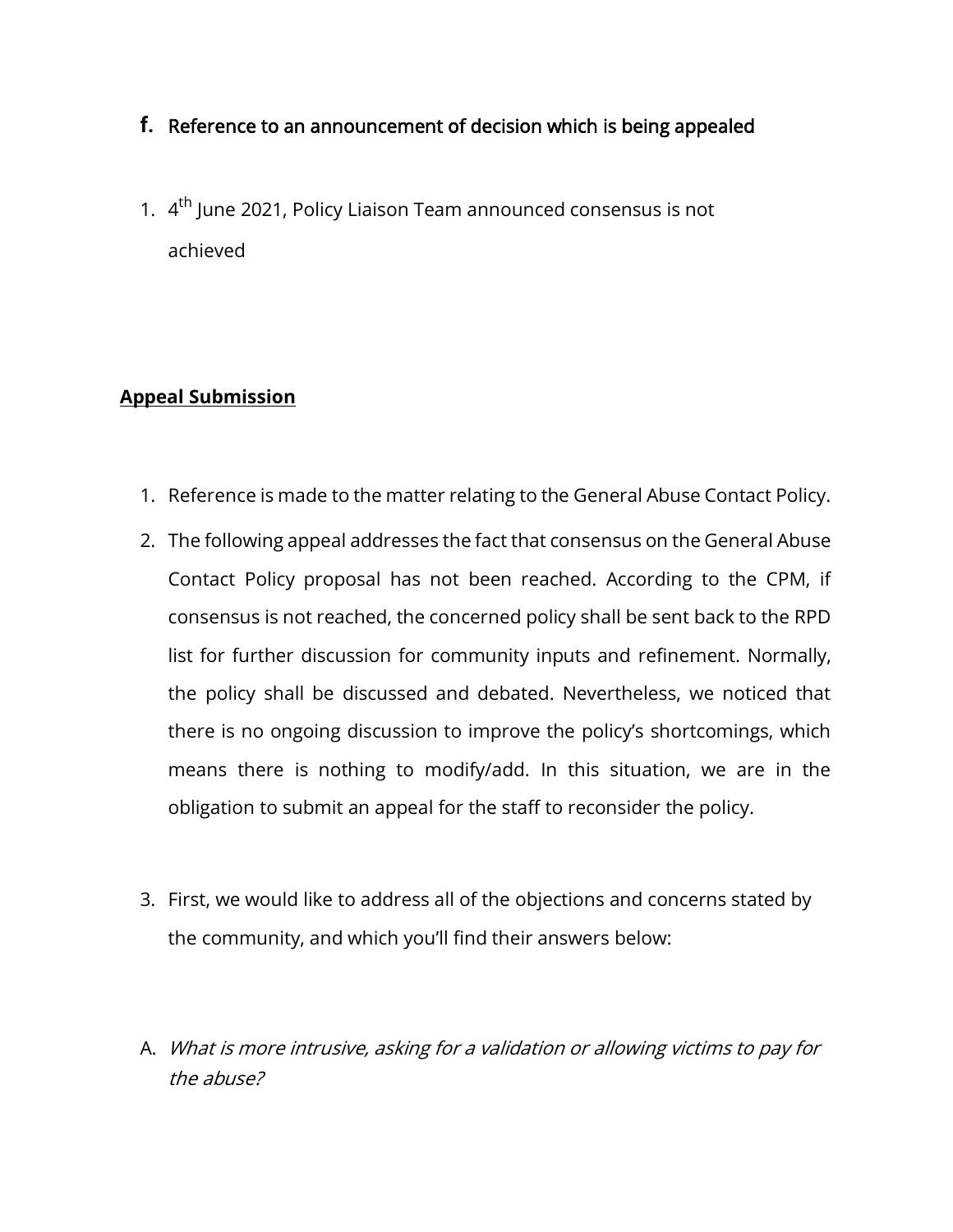Whether the victim pays for the abuse is not related to the validation of abuse mailbox by AFRINIC. If a bad network does not care about abuse, the victim will still pay for the abuse even if AFRINIC has forced the network to reply to their abuse mail box. Replies such as "I don't care" will not prevent the victim from paying for the abuse. As a matter of fact, it doesn't matter if the operator is good or bad - because abuse has already happened once the operator receives the abuse complaint. Hence, the cost on the victim is inevitable, regardless of the network's action because the cost (abuse) has already taken place.

- B. What is more intrusive, asking for a validation or because it doesn't exist and you don't even, bother to say "this is not abuse for me", get the full network filtered by the rest of the world, or even worst, many AFRICAN networks become filtered?
- 1. If the network is a good player, they will put a valid contact mailbox in abuse-c and deal with abuse properly without requiring AFRINIC's intrusive intervention.
- 2. If the network is a bad player, forcing them to reply to every abuse report with "I don't care" does not in any way prevent them being filtered by the rest of the world.
- 3. The validation of abuse mailbox does not in anyway make a network a good or bad player. Furthermore, whether the network will be filtered depends on their action and attitude towards the abuse, but not their choice of replying to the abuse mailbox. So this concern is invalid from the very beginning.
- C. What is more intrusive, asking for a validation to the resource holders, or imposing the cost into AFRINIC, which is covered by members?

This policy will not impose any extra cost, because we include abuse-c as part of whois registration by adding it under section 7.5.1 "Registering contact persons" which already covers the other mandatory contact - admin-c or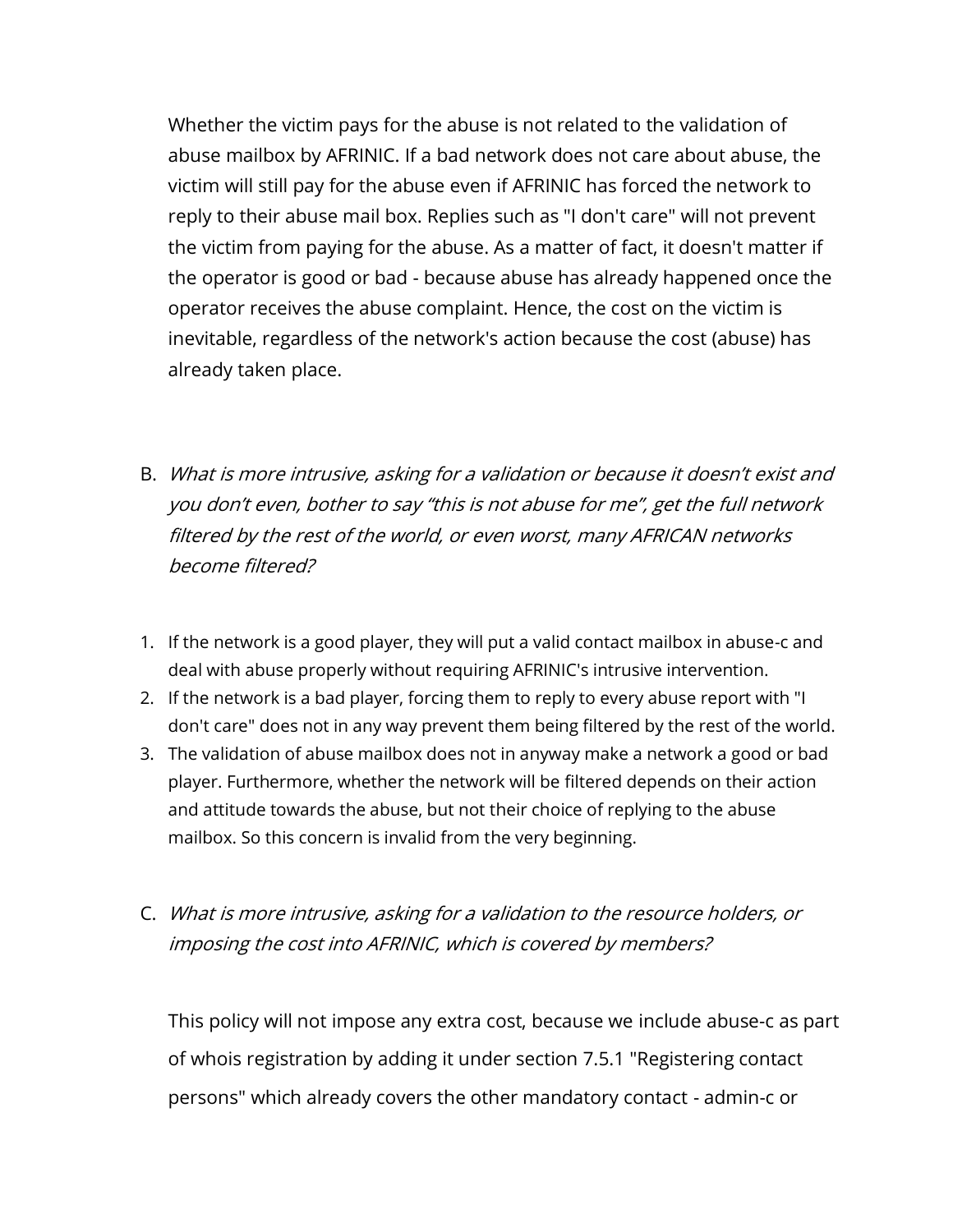tech-c. As for the Abuse Contact Policy (Draft 7), the extra validation will incur additional cost.

Since the very beginning, abuse handing is always part of network operation, hence out of AFRINIC's mandate as a registration service. Instead of implementing an unnecessary and useless policy, it is more logical to get members to publish their mailbox without the need of being intrusive and overstepping what is not in their scope. Alternatively, the General Abuse Contact policy will get the same results by simply publishing the member's abuse mailbox while restraining from being intrusive to members.

- D. What is more intrusive, asking for a validation or enforcing the RSA, which stands for appropriate use of the resources? It is appropriate to ignore abuses from your customers?
- 1. AFRINIC is established to maintain a registration database and distribute resources based on technical need.
- 2. AFRINIC does not judge on the moral ground of technical need.
- 3. Ignoring abuse or dealing with it actively (a.k.a abuse handling) is part of network operation that is out of scope of AFRINIC
- 4. It's up to local jurisdiction to define what is abuse and what is not.
- 5. Hence this "ignoring abuse from customers or not" is out of scope of policy discussion and is therefore not a valid objection.

E. Redudant Proposal - members should already have abuse contact or an alternative if they really needed it.

1. AFRINIC's position is to keep an accurate database and allocate resources.